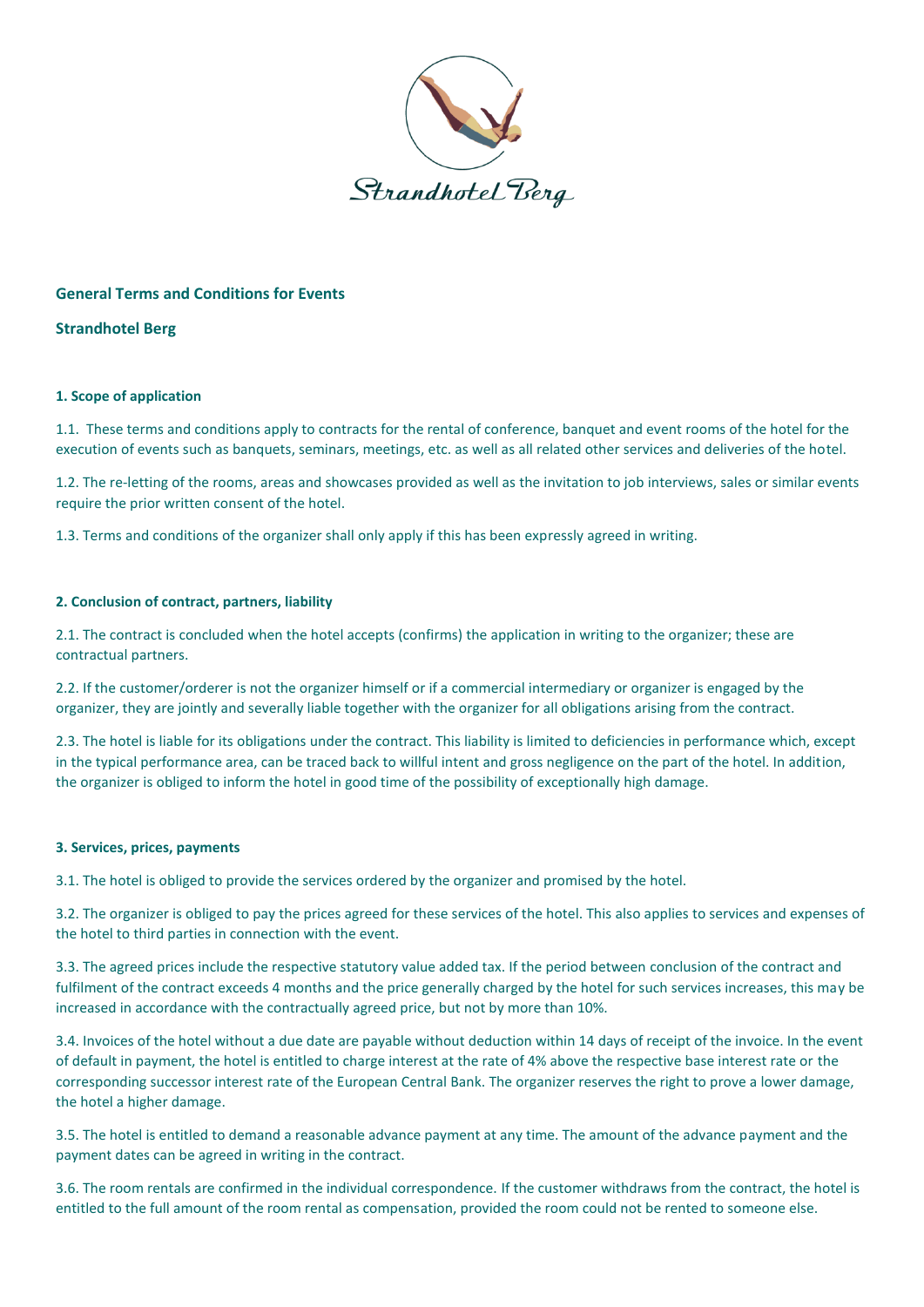

### **4. Resignation of the hotel**

4.1. If the advance payment is not made even after expiry of a reasonable grace period set by the hotel with a threat of rejection, the hotel is entitled to withdraw from the contract.

4.2. Furthermore, the hotel is entitled to withdraw from the contract for objectively justified reasons, for example if

- Force majeure or other circumstances for which the hotel is not responsible make it impossible to fulfill the contract;

- events or rooms are culpably booked under misleading or false information or concealment of essential facts; the identity of the customer, the solvency or the purpose of the stay may be essential.

- the hotel has reasonable grounds to believe that the event may jeopardies the smooth running of the business, the security or the reputation of the hotel in public, without this being attributable to the hotel's sphere of control or organization.

- the purpose or occasion of the event is unlawful.

- there is a violation of section 1.2. The hotel must inform the organizer immediately of the exercise of the right of withdrawal.

4.3. There is no claim of the organizer for damages against the hotel, except in the case of intentional or grossly negligent behavior of the hotel.

### **5. Resignation of the organizer (cancellation) / Change in the number of participants and the time of the event**

5.1. If the organizer withdraws after the contract has been concluded, the hotel is entitled to invoice the agreed room rental, provided that the room could not be rented to someone else.

5.2. If flat rates have been agreed, they will be invoiced as indicated below. The basis for calculation is flat rate x number of persons plus room provision costs.

5.3. The calculation of the food revenue is based on the formula: banquet menu price x number of people. If no price has yet been agreed for the menu, the cheapest 4-course menu of the current event offer will be used as a basis. The basis for the number of people is the last status reported in writing.

5.4. Special or third-party services already booked by the hotel for the respective event, which are not used as a result of the cancellation, are in any case to be remunerated in full.

5.5. Saved expenses after 5.2 are thus compensated. The organizer reserves the right to prove a lower damage, the hotel a higher damage.

5.6. Unless separately agreed in writing, the following cancellation regulations apply for flat rates and lost food revenue (and also if the number of participants is reduced)

Up to 112 days before the start of the event: All services, except the room rental, can be cancelled free of charge.

111 – 57 days before the start of the event: 25% of the agreed flat rates and/or the lost food revenue will be charged in addition to room rent.

56 – 28 days before the start of the event: 35% of the agreed flat rates and/or the lost food revenue will be charged in addition to room rent.

27 – 08 days before the start of the event: 70% of the agreed flat rates and/or the lost food revenue will be charged in addition to room rent.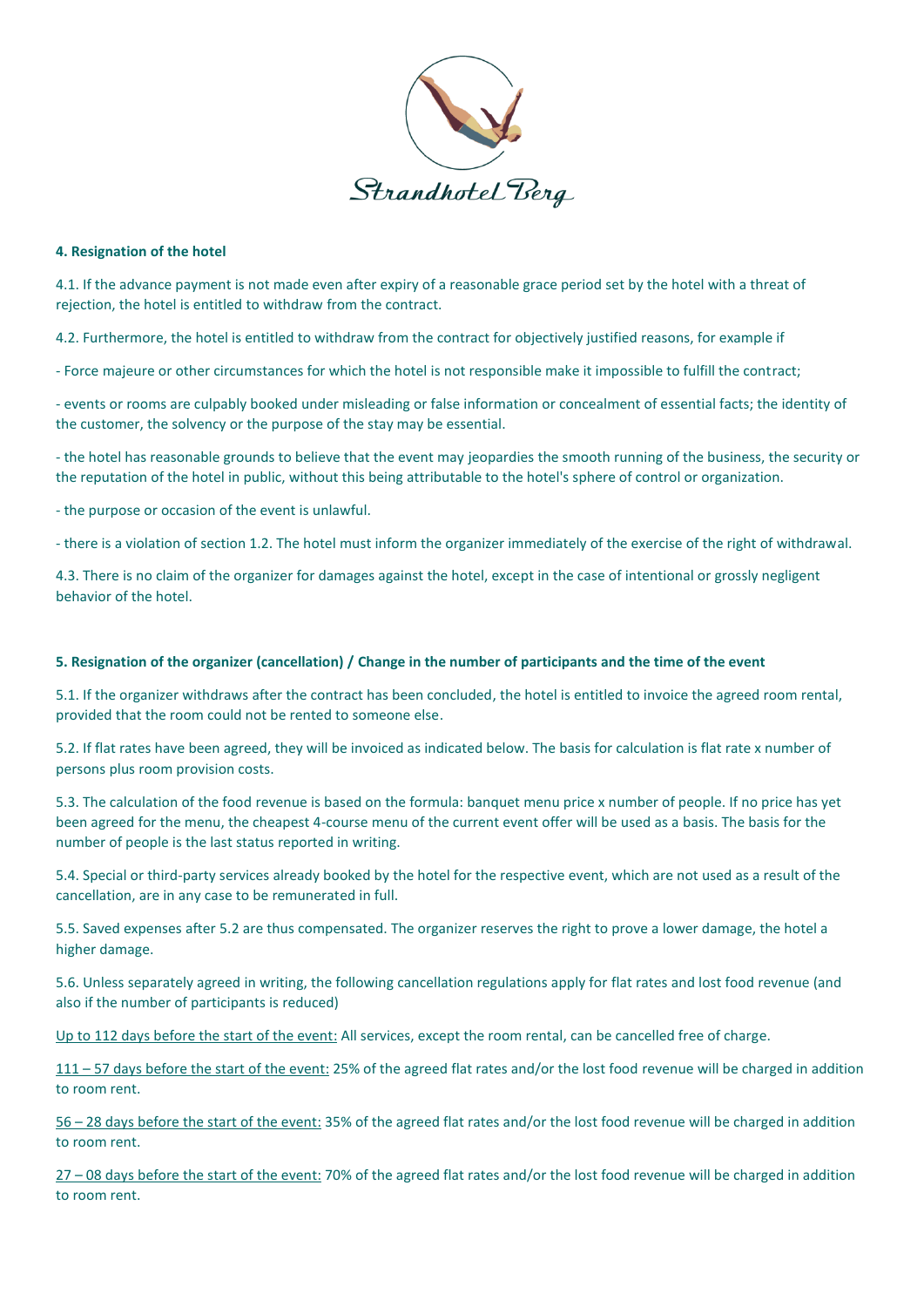

07 – 01 days before the start of the event: 90% of the agreed flat rates and/or the lost food revenue will be charged in addition to room rent.

On arrival day: 100% of the agreed flat rates and/or the lost food revenue will be charged in addition to room rent.

The number of participants can only be reduced once. These cancellation fees serve to cover the costs of the general and own costs included in the revenue, personnel costs, calculated profit and VAT.

5.6. In the event of a deviation upwards, the actual number of participants will be charged. An increase in the number of persons requires the written consent of the hotel.

5.7. In the event of deviations in the number of participants by more than 10%, the hotel is entitled to redefine the agreed prices and to exchange the confirmed rooms, unless this is unreasonable for the organizer.

5.8. We recommend, as far as possible, the conclusion of a private party cancellation protection / wedding celebration cancellation protection.

5.9. If the agreed start and end times of the event are postponed without the prior written consent of the hotel, the hotel may charge additional costs of willingness to perform, unless the hotel is at fault.

### **6. Bringing food and drinks**

In principle, the organizer is not allowed to bring food and drinks to events. Exceptions require a written agreement with the hotel. In these cases, the contribution to cover the overhead costs is calculated (plate money).

#### **7. Attachment / display of things you have brought with you**

7.1. If the hotel is commissioned by the organizer to attach or display items that you have brought with you (banners, flags, decorative elements, etc.), the hotel is not liable for any damage that may arise from performing these activities.

7.2. The hotel reserves the right to charge a flat fee for the work. The amount depends on the time required.

#### **8. Technical equipment and connections**

8.1. If the hotel procures technical and other equipment from third parties for the organizer at the organizer's instigation, it acts in the name of, in power of attorney and for the account of the organizer. The organizer is liable for the careful treatment and the proper return. He indamines the hotel from all claims of third parties arising from the provision of these facilities.

8.2. The use of the organizer's own electrical systems using the hotel's power grid requires the hotel's written consent. Disturbances or damage to the technical facilities of the hotel occurring due to the use of these devices are at the expense of the organizer, if the hotel is not responsible for them. The hotel may record and charge a flat rate for electricity costs incurred as a result of the use.

8.3. With the consent of the hotel, the organizer is entitled to use its own telephone, fax and data transmission facilities. The hotel may charge a connection fee for this.

8.4. If suitable connections of the hotel remain unused due to the connection of the organizer's own facilities, a revenue loss fee may be charged.

8.5. Malfunctions in technical or other facilities provided by the hotel will be eliminated immediately if possible. Payments cannot be withheld or reduced if the hotel is not responsible for these disruptions.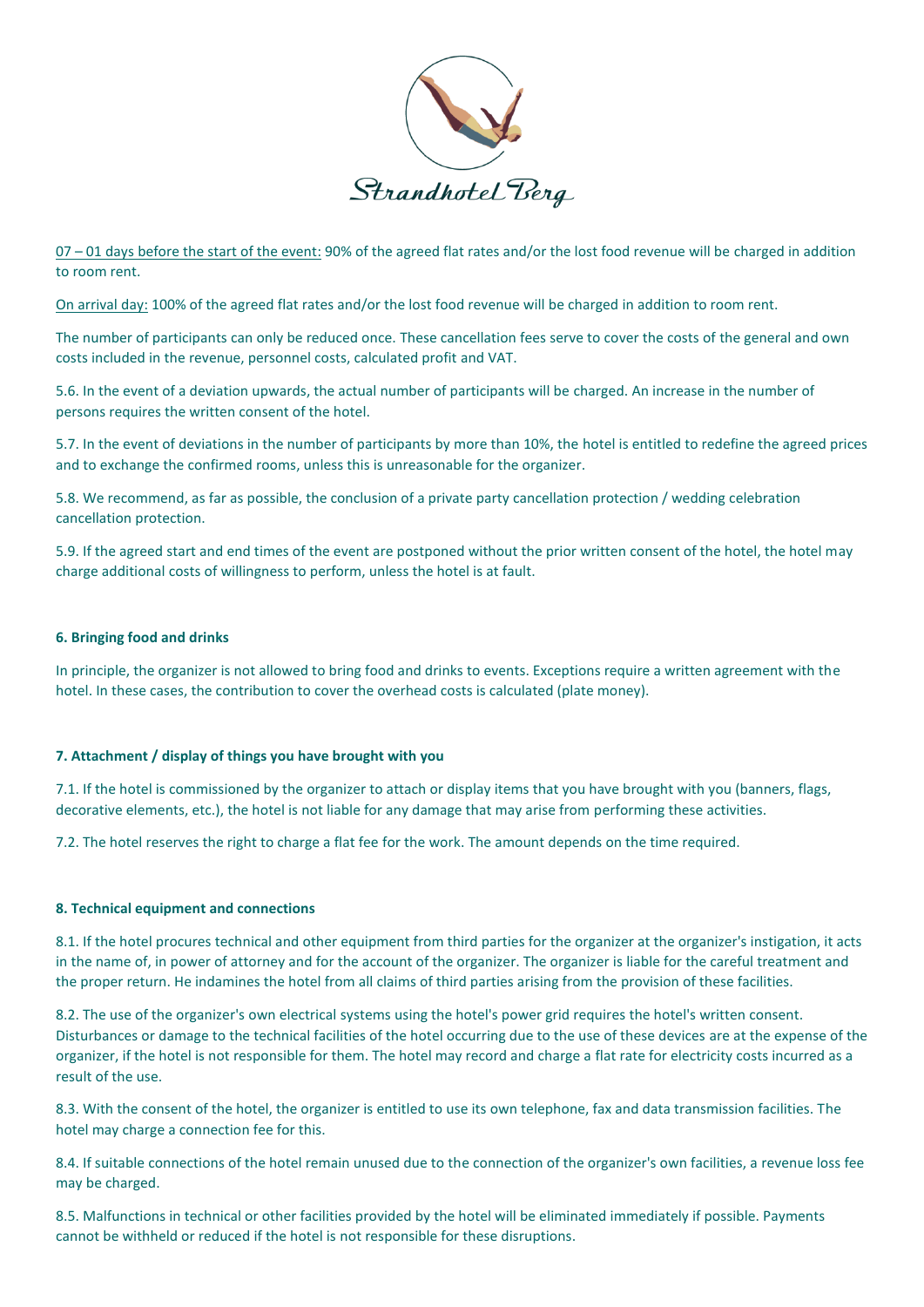

#### **9. Loss of or damage to items brought along**

9.1. Exhibition or other personal belongings are at the risk of the organizer in the event rooms or in the hotel. The hotel assumes no liability for loss or damage, except in the case of gross negligence or intent on the part of the hotel.

9.2. Decoration material brought along must meet the fire protection requirements. The hotel is entitled to request official proof of this. Because of possible damage, the setting up and attachment of objects must be agreed with the hotel in advance.

9.3. The exhibition objects or other things brought along must be removed immediately after the end of the event. If the organizer fails to do so, the hotel may carry out the removal and storage at the expense of the organizer. If the items remain in the event room, the hotel may charge room rent for the duration of the stay. The organizer reserves the right to prove a lower damage, the hotel a higher damage.

## **10. Parking situation / driveways**

10.1. Parking spaces on the hotel premises are only available in a limited number.

10.2. It is the duty of the organizer to secure the parking and access conditions. The hotel is not subject to its duty to provide information and provision.

## **11. Liability of the organizer for damages and copyright infringements**

11.1. The organizer is liable for all damage to the building or inventory caused by event participants or visitors, employees, other third parties from his side or himself.

11.2. The hotel may demand from the organizer the provision of appropriate securities (e.g. insurance, deposits, guarantees).

11.3. For excessive pollution by the organizer and third parties involved, the hotel reserves the right to charge a cleaning fee. The amount depends on the degree of pollution.

11.4. The organizer shall ensure that statutory noise regulations are complied with. The hotel is not liable for noise disturbances caused by the organizer or third parties involved. Any resulting claims for damages shall be borne by the organizer.

11.5. If the rights of third parties (copyrights, etc.) are affected during events, the organizer is obliged to obtain appropriate approvals at his own expense before holding the event and to pay any fees incurred (GEMA fees, etc.) directly. Should claims for damages nevertheless be asserted against the hotel, the organizer shall indemnify the hotel against the contact person.

11.6. The hotel does not participate in dispute resolution proceedings before consumer arbitration boards.

#### **12. Final provisions**

12.1. Changes or additions to the contract, the acceptance of the application or these terms and conditions for events must be made in writing. Unilateral changes or additions by the customer are ineffective.

12.2. The place of performance and payment is the registered office of the hotel.

12.3. Payment shall be made in EURO. Any bill of exchange and bank charges shall be borne by the customer.

12.4. The exclusive place of jurisdiction in commercial transactions, also for check and bill of exchange disputes, is the registered office of the hotel. If a contractual partner fulfils the requirement of § 38 (1) ZPO and has no general place of jurisdiction in Germany, the place of jurisdiction shall be the registered office of the hotel.